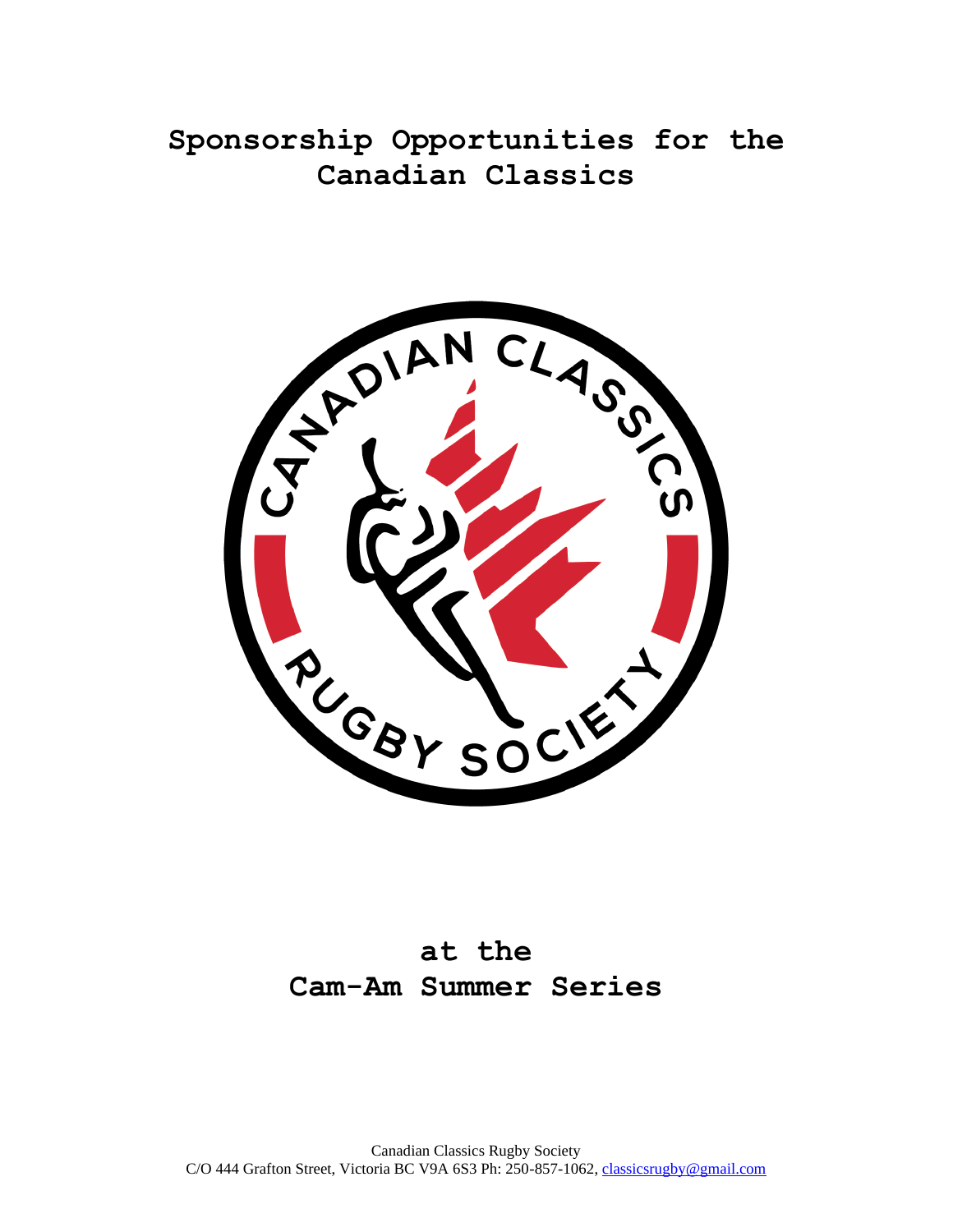## **About the Classic Can Am Summer Series**



*The 2018 Canadian Classics after their hard fought 31-17 win over Classic USA, July, 2018, Regina, Sask, Canada – Photo Courtesy of Tom Woods.*

The Can-Am Classic Summer Series is an annually alternating home & away event played each summer, between the Canadian Classics and the USA Classics, in which each country takes turns hosting the other year to year.

Can-Am Classics rugby features an exciting mix of former top international players, and deserving domestic players, who represent their countries in a classic friendly. Both Canada and the USA utilize the Classic Can-Am as a crucial trial match to test new prospects, try different combinations and systems, and make selections for the prestigious World Rugby Classic held each fall in Bermuda.

Although highly competitive, and very demanding, selection for this event is one of the most sought-after goals for senior players across Canada. With a chance to represent their nation on an international stage (*or return to it after a hiatus*), and a shot at a coveted spot in Bermuda, these players give this series their all and are very worthy recipients of your consideration and support!

## **Classic Can Am Media Coverage**

<https://rugby.ca/en/news/2019/07/canadian-classics-beat-classic-usa-at-can-am-summer-series>

[http://rugbymb.ca/news\\_detail/10053560/](http://rugbymb.ca/news_detail/10053560/)

<http://www.rugbyontario.com/news-detail/10053679/>

[http://bcrugbynews.com/show\\_news.cfm?ID=3236](http://bcrugbynews.com/show_news.cfm?ID=3236)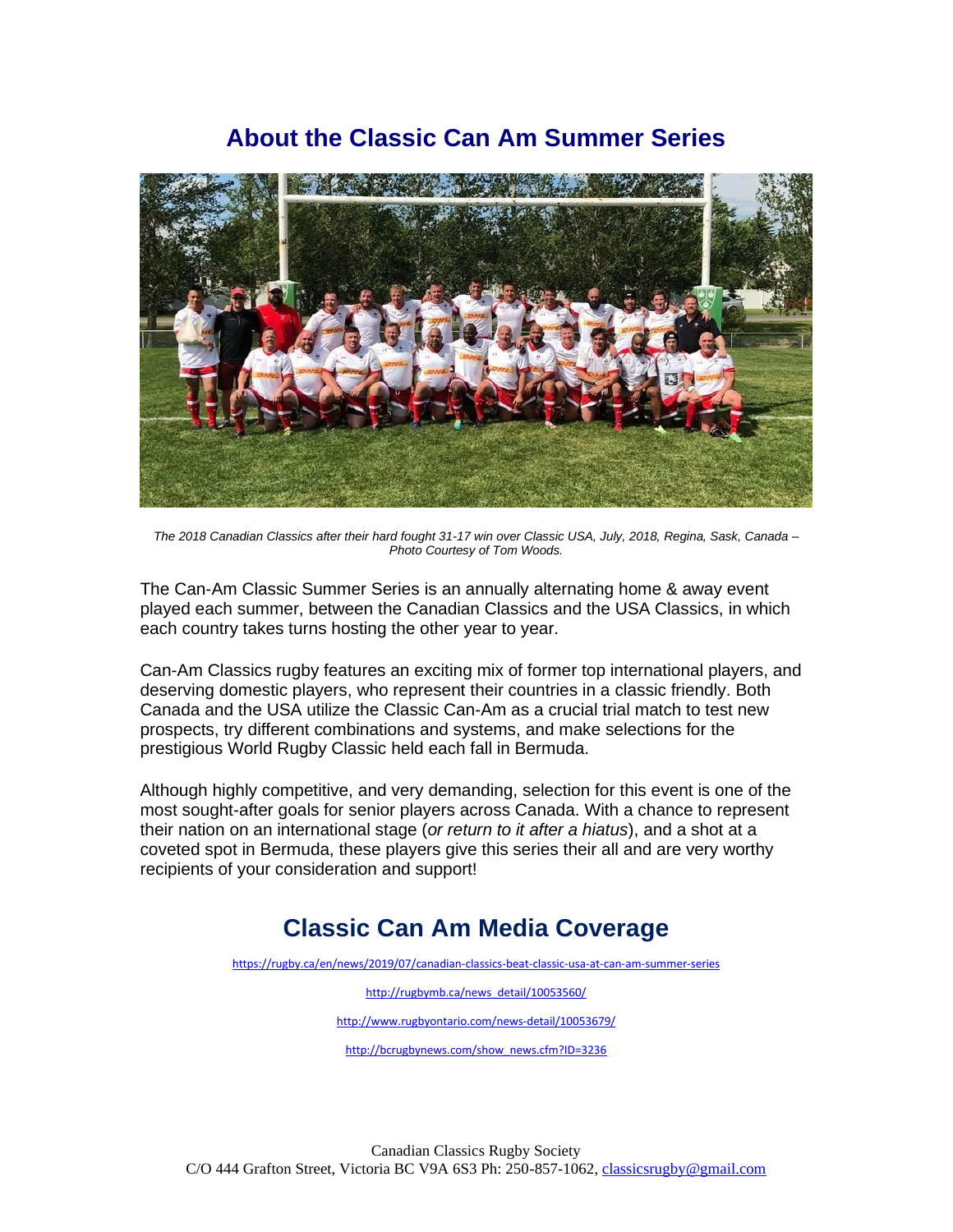# **Can-Am Series Sponsorship Levels**



There are four levels of sponsorship: Title, Gold, Silver, and Bronze. Every package can also be tailored for the specific needs or requests of the sponsor.

### **Can-Am "Title" Level** - *\$10,000*

- **Company logo on front of all Canadian match jerseys**
- **Company logo on team polos and other highly visible locations on kit**
- **F** Framed team photo
- **D** One signed and framed match jersey
- **2 Complete sets of Canadian Classic clothing including: pullover,** supporter's jersey, polo, tee-shirt, ball cap, gym bag, & keychain (or similar)
- **Recognition at all Can-Am events and gatherings**
- **Recognition and link on Canadian Classics website**
- **Recognition and link on Canadian Classics social media accounts**
- **D** Opportunity for team photo for press release opportunities

#### **Can-Am "Gold" Level** - *\$7,500*

- **Company logo on back of all Canadian match jerseys**
- **Company logo on team polos & other highly visible locations on select kit**
- **Filter** Framed team photo
- **D.** One complete set of Canadian Classic clothing including: pullover, supporter's jersey, polo, tee-shirt, ball cap, gym bag, & keychain (or similar)
- **Recognition on Canadian Classics website**
- **Recognition on Canadian Classics social media accounts**
- **D** Opportunity for team photo for press release opportunities

### **Can-Am "Silver" Level -** *\$5,000*

- **Company logo on sleeve of all Canadian match jerseys**
- **Company logo in visible location on select kit**
- **Framed team photo**